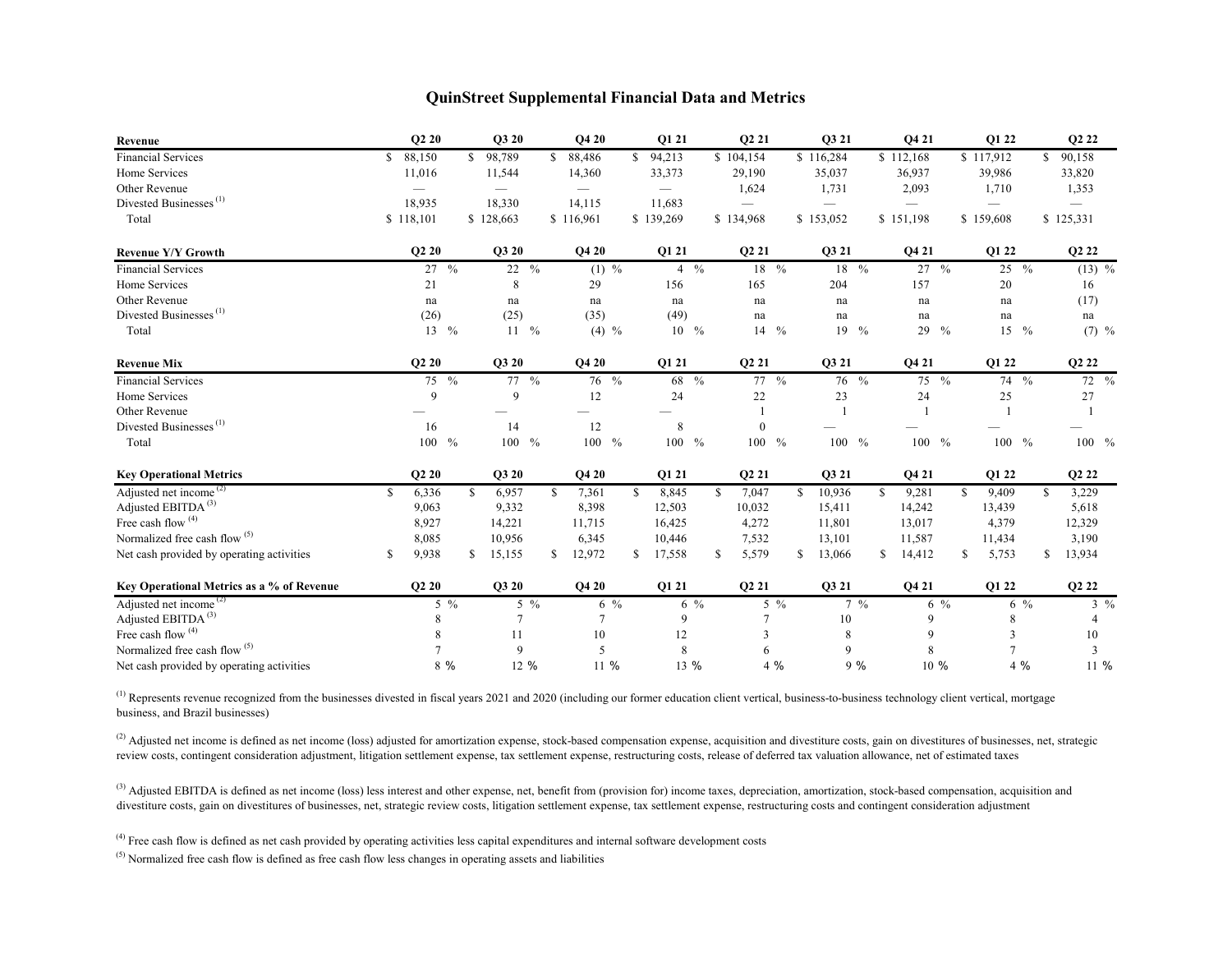## **QuinStreet Metric Reconciliation**

## **Reconciliation of Net Income (Loss) to**

| <b>Adjusted Net Income</b>                                                |               | Q2 20                    |               | Q3 20       |     | Q4 20                         |      | Q1 21        |               | Q2 21                    |      | Q3 21                    |      | Q4 21                    |               | Q1 22     |               | Q2 22                    |
|---------------------------------------------------------------------------|---------------|--------------------------|---------------|-------------|-----|-------------------------------|------|--------------|---------------|--------------------------|------|--------------------------|------|--------------------------|---------------|-----------|---------------|--------------------------|
| Net income (loss)                                                         | <sup>\$</sup> | 1,549                    | <sup>\$</sup> | 13,919 \$   |     | $1,502$ \$                    |      | 14,681       | \$            | 466                      | - \$ | 5,037 \$                 |      | 3,371                    | <sup>\$</sup> | 3,093     | <sup>\$</sup> | (5,628)                  |
| Amortization of intangible assets                                         |               | 1,933                    |               | 1,932       |     | 3,128                         |      | 3,128        |               | 2,929                    |      | 2,789                    |      | 3,024                    |               | 3,016     |               | 2,937                    |
| Stock-based compensation                                                  |               | 4,700                    |               | 1,869       |     | 5,500                         |      | 4,780        |               | 5,555                    |      | 4,856                    |      | 4,442                    |               | 4,906     |               | 5,573                    |
| Acquisition and divestiture costs                                         |               | 16                       |               | 40          |     | 634                           |      | 276          |               | 330                      |      | 160                      |      | 45                       |               | 362       |               | 104                      |
| Gain on divestitures of businesses, net                                   |               | $\overline{\phantom{0}}$ |               | (10, 819)   |     | (2,759)                       |      | (16,615)     |               |                          |      |                          |      |                          |               |           |               |                          |
| Strategic review costs                                                    |               | 199                      |               | 63          |     | 68                            |      |              |               |                          |      |                          |      |                          |               |           |               | $\overline{\phantom{0}}$ |
| Contingent consideration adjustment                                       |               |                          |               |             |     | $\overbrace{\phantom{12333}}$ |      |              |               |                          |      | $\overline{\phantom{0}}$ |      |                          |               |           |               | 2,698                    |
| Litigation settlement expense                                             |               |                          |               | 80          |     | 15                            |      |              |               |                          |      | $\overline{\phantom{0}}$ |      | 231                      |               |           |               |                          |
| Tax settlement expense                                                    |               |                          |               |             |     |                               |      |              |               |                          |      |                          |      | 310                      |               |           |               | 516                      |
| Restructuring costs                                                       |               |                          |               | 418         |     | $\overline{3}$                |      | 391          |               | 375                      |      | 267                      |      | 43                       |               | 33        |               | 67                       |
| Tax impact after non-GAAP items                                           |               | (2,061)                  |               | (545)       |     | 387                           |      | 2,204        |               | (2,608)                  |      | (2,173)                  |      | (2,185)                  |               | (2,001)   |               | (3,038)                  |
| Adjusted net income                                                       | \$            | 6,336                    | - \$          | 6,957 \$    |     | 7,361 \$                      |      | 8,845        | <sup>\$</sup> | $7,047$ \$               |      | $10,936$ \$              |      | 9,281                    | -\$           | 9,409     | - \$          | 3,229                    |
| Adjusted diluted net income per share                                     | $\mathbf{s}$  | 0.12                     | $\mathsf{\$}$ | $0.13$ \$   |     | $0.14$ \$                     |      | 0.16         | $\mathbb{S}$  | $0.13$ \$                |      | $0.20\,$ \$              |      | 0.17 S                   |               | $0.17$ \$ |               | 0.06                     |
| Weighted average shares used in computing adjusted diluted net income per |               | 53,489                   |               | 53,439      |     | 53,301                        |      | 54,269       |               | 55,163                   |      | 55,623                   |      | 55,473                   |               | 55,789    |               | 55,675                   |
| <b>Reconciliation of Net Income (Loss) to</b>                             |               |                          |               |             |     |                               |      |              |               |                          |      |                          |      |                          |               |           |               |                          |
| <b>Adjusted EBITDA</b>                                                    |               | Q2 20                    |               | Q3 20       |     | Q4 20                         |      | Q1 21        |               | Q <sub>2</sub> 21        |      | Q3 21                    |      | Q4 21                    |               | Q1 22     |               | Q2 22                    |
| Net income (loss)                                                         | $\mathcal{S}$ | 1,549                    | $\mathbb{S}$  | 13,919 \$   |     | $1,502$ \$                    |      | 14,681       | <sup>S</sup>  | 466                      | - \$ | 5,037 \$                 |      | 3,371                    | <sup>\$</sup> | 3,093     | <sup>\$</sup> | (5,628)                  |
| Interest and other expense, net                                           |               | 132                      |               | 462         |     | 106                           |      | 243          |               | 261                      |      | 324                      |      | 384                      |               | 269       |               | 265                      |
| (Benefit from) provision for income taxes                                 |               | (387)                    |               | 449         |     | 370                           |      | 4,614        |               | (958)                    |      | 893                      |      | 1,225                    |               | 576       |               | (2,190)                  |
| Depreciation and amortization                                             |               | 2,854                    |               | 2,851       |     | 2,959                         |      | 4,133        |               | 4,003                    |      | 3,874                    |      | 4,191                    |               | 4,200     |               | 4,213                    |
| Stock-based compensation                                                  |               | 4,700                    |               | 1,869       |     | 5,500                         |      | 4,780        |               | 5,555                    |      | 4,856                    |      | 4,442                    |               | 4,906     |               | 5,573                    |
| Acquisition and divestiture costs                                         |               | 16                       |               | 40          |     | 634                           |      | 276          |               | 330                      |      | 160                      |      | 45                       |               | 362       |               | 104                      |
| Gain on divestitures of businesses, net                                   |               |                          |               | (10, 819)   |     | (2,759)                       |      | (16,615)     |               | $\overline{\phantom{0}}$ |      | $\overline{\phantom{0}}$ |      | $\overline{\phantom{0}}$ |               |           |               | $\overline{\phantom{0}}$ |
| Strategic review costs                                                    |               | 199                      |               | 63          |     | 68                            |      |              |               |                          |      |                          |      |                          |               |           |               |                          |
| Litigation settlement expense                                             |               |                          |               | 80          |     | 15                            |      |              |               |                          |      |                          |      | 231                      |               |           |               |                          |
| Tax settlement expense                                                    |               |                          |               |             |     |                               |      |              |               | $\overline{\phantom{0}}$ |      | $\overline{\phantom{0}}$ |      | 310                      |               |           |               | 516                      |
| Restructuring costs                                                       |               |                          |               | 418         |     | 3                             |      | 391          |               | 375                      |      | 267                      |      | 43                       |               | 33        |               | 67                       |
| Contingent consideration adjustment                                       |               |                          |               |             |     |                               |      |              |               |                          |      |                          |      |                          |               |           |               | 2,698                    |
| Adjusted EBITDA                                                           | <sup>\$</sup> | 9,063                    | -S            | 9,332       | -\$ | 8,398 \$                      |      | 12,503       | -S            | 10,032                   | - \$ | 15,411                   | - \$ | 14,242                   | $\mathbf{s}$  | 13,439 \$ |               | 5,618                    |
| Reconciliation of Net Cash Provided By Operating Activities to Free Cash  |               |                          |               |             |     |                               |      |              |               |                          |      |                          |      |                          |               |           |               |                          |
| Flow                                                                      |               | <b>O2 20</b>             |               | Q3 20       |     | Q420                          |      | Q1 21        |               | Q <sub>2</sub> 21        |      | Q3 21                    |      | Q4 21                    |               | Q1 22     |               | Q2 22                    |
| Net cash provided by operating activities                                 | \$            | 9,938                    | $\mathbb{S}$  | $15,155$ \$ |     | 12,972 \$                     |      | 17,558       | <b>S</b>      | 5,579 \$                 |      | 13,066 \$                |      | 14,412 \$                |               | 5,753 \$  |               | 13,934                   |
| Capital expenditures                                                      |               | (404)                    |               | (373)       |     | (641)                         |      | (437)        |               | (604)                    |      | (326)                    |      | (602)                    |               | (409)     |               | (311)                    |
| Internal software development costs                                       |               | (607)                    |               | (561)       |     | (616)                         |      | (696)        |               | (703)                    |      | (939)                    |      | (793)                    |               | (965)     |               | (1,294)                  |
| Free cash flow                                                            | \$            | 8,927 \$                 |               | $14,221$ \$ |     | $11,715$ \$                   |      | $16,425$ \$  |               | 4,272 \$                 |      | 11,801 \$                |      | 13,017 \$                |               | 4,379 \$  |               | 12,329                   |
| <b>Reconciliation of Free Cash Flow to Normalized Free Cash Flow</b>      |               | <b>O2 20</b>             |               | Q3 20       |     | Q4 20                         |      | <b>O1 21</b> |               | Q2 21                    |      | Q3 21                    |      | Q4 21                    |               | Q1 22     |               | Q2 22                    |
| Free cash flow                                                            | <sup>\$</sup> | 8,927 \$                 |               | $14,221$ \$ |     | $11,715$ \$                   |      | $16,425$ \$  |               | 4,272 \$                 |      | 11,801 \$                |      | 13,017 \$                |               | 4,379 \$  |               | 12,329                   |
| Changes in operating assets and liabilities                               |               | (842)                    |               | (3,265)     |     | (5,370)                       |      | (5,979)      |               | 3,260                    |      | 1,300                    |      | (1, 430)                 |               | 7,055     |               | (9, 139)                 |
|                                                                           | \$            |                          |               |             |     |                               |      |              |               |                          |      |                          |      |                          | -S            |           | <sup>\$</sup> |                          |
| Normalized free cash flow                                                 |               | 8,085 \$                 |               | 10,956      | -S  | 6,345                         | - \$ | 10,446 \$    |               | $7,532$ \$               |      | 13,101                   | -S   | 11,587                   |               | 11,434    |               | 3,190                    |